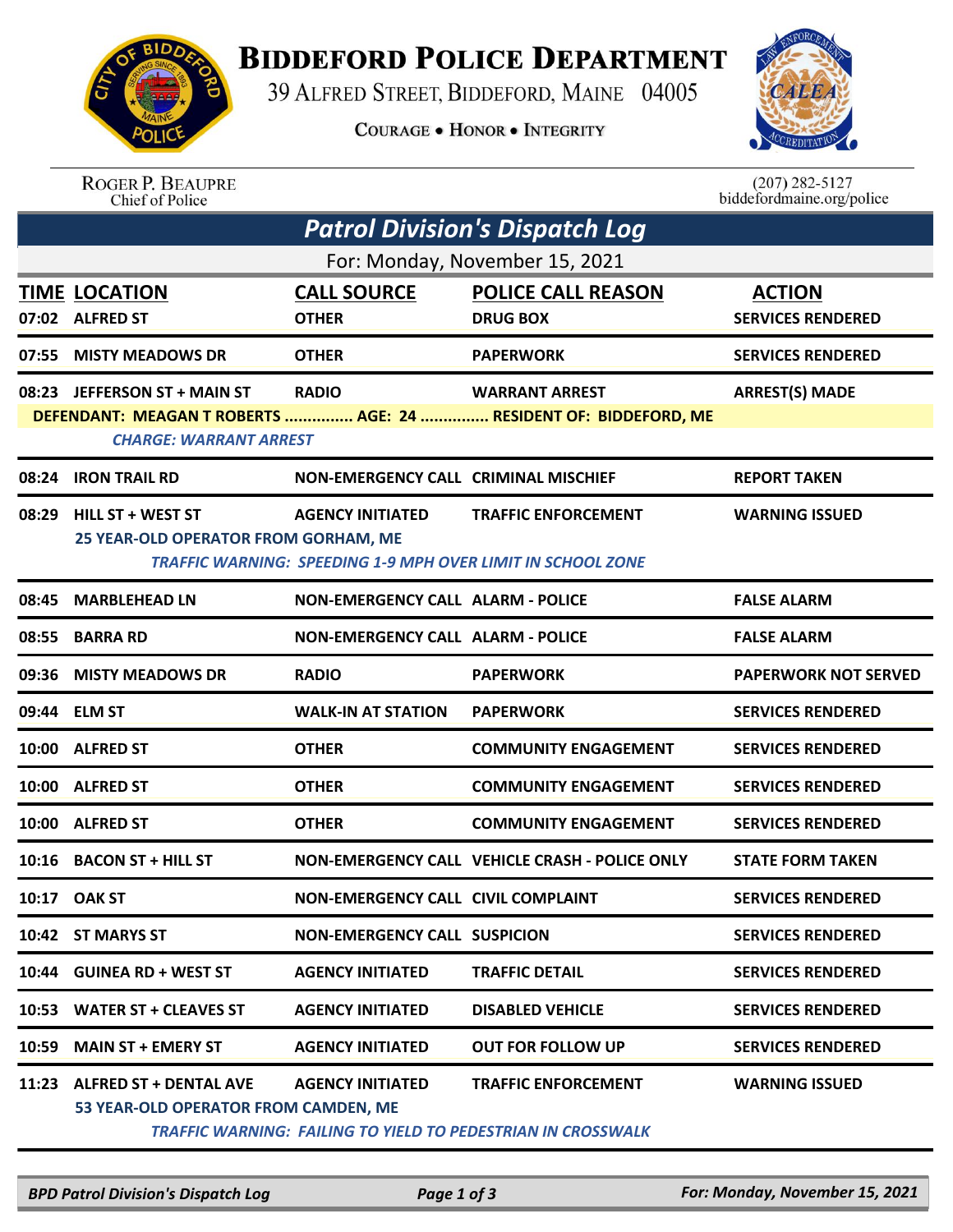| <b>TIME LOCATION</b><br>11:28 FALL ST | <b>CALL SOURCE</b><br><b>AGENCY INITIATED</b> | <b>POLICE CALL REASON</b><br><b>PAPERWORK</b> | <b>ACTION</b><br><b>NEGATIVE CONTACT</b> |
|---------------------------------------|-----------------------------------------------|-----------------------------------------------|------------------------------------------|
| 12:05 ELM ST                          | <b>NON-EMERGENCY CALL VIN VERIFICATIONS</b>   |                                               | <b>SERVICES RENDERED</b>                 |
| 12:05 ELM ST                          | NON-EMERGENCY CALL CRIMINAL MISCHIEF          |                                               | <b>REPORT TAKEN</b>                      |
| 12:22 LINCOLN ST                      | <b>NON-EMERGENCY CALL SUSPICION</b>           |                                               | <b>GONE ON ARRIVAL</b>                   |
| 12:59 SULLIVAN ST                     | E-911 CALL                                    | <b>CHECK WELFARE</b>                          | <b>SERVICES RENDERED</b>                 |
| 13:23 ELM ST                          | NON-EMERGENCY CALL CIVIL COMPLAINT            |                                               | <b>SERVICES RENDERED</b>                 |
| 13:40 LESSARD AVE                     | <b>AGENCY INITIATED</b>                       | SEX OFFENDER COMPLIANCE CHK                   | <b>NEGATIVE CONTACT</b>                  |
| 13:42 GUINEA RD + PROCTOR RD          | <b>AGENCY INITIATED</b>                       | <b>TRAFFIC DETAIL</b>                         | <b>NO VIOLATION</b>                      |
| 13:43 MARINER WAY                     | <b>WALK-IN AT STATION</b>                     | <b>ARTICLES LOST/FOUND</b>                    | <b>REPORT TAKEN</b>                      |
| 13:44 MASON ST                        | <b>AGENCY INITIATED</b>                       | <b>SEX OFFENDER COMPLIANCE CHK</b>            | <b>NO VIOLATION</b>                      |
| 13:46 GRAHAM ST                       | <b>AGENCY INITIATED</b>                       | <b>SEX OFFENDER COMPLIANCE CHK</b>            | <b>NEGATIVE CONTACT</b>                  |
| 13:49 MAPLE ST                        | <b>AGENCY INITIATED</b>                       | SEX OFFENDER COMPLIANCE CHK                   | <b>NEGATIVE CONTACT</b>                  |
| 13:51 PROSPECT ST                     | <b>AGENCY INITIATED</b>                       | SEX OFFENDER COMPLIANCE CHK                   | <b>NEGATIVE CONTACT</b>                  |
| 13:52 BACON ST                        | <b>AGENCY INITIATED</b>                       | SEX OFFENDER COMPLIANCE CHK                   | <b>NEGATIVE CONTACT</b>                  |
| 13:53 GRAHAM ST                       | <b>AGENCY INITIATED</b>                       | SEX OFFENDER COMPLIANCE CHK                   | <b>NEGATIVE CONTACT</b>                  |
| 13:54 ELM ST                          | <b>AGENCY INITIATED</b>                       | <b>SEX OFFENDER COMPLIANCE CHK</b>            | <b>NO VIOLATION</b>                      |
| 14:15 HIGH ST                         | <b>WALK-IN AT STATION</b>                     | <b>ARTICLES LOST/FOUND</b>                    | <b>REPORT TAKEN</b>                      |
| 14:16 GRAYS LN                        | <b>NON-EMERGENCY CALL PAPERWORK</b>           |                                               | <b>SERVICES RENDERED</b>                 |
| <b>14:18 MAIN ST</b>                  | <b>NON-EMERGENCY CALL BOLO</b>                |                                               | <b>REPORT TAKEN</b>                      |
| <b>14:28 MAIN ST</b>                  | <b>WALK-IN AT STATION</b>                     | <b>PAPERWORK</b>                              | <b>SERVICES RENDERED</b>                 |
| <b>14:47 MAIN ST</b>                  | <b>NON-EMERGENCY CALL FORGERY</b>             |                                               | <b>REPORT TAKEN</b>                      |
| 14:51 ELM ST                          | NON-EMERGENCY CALL SHOPLIFTING                |                                               | <b>REPORT TAKEN</b>                      |
| 14:59 MIDDLE ST                       | NON-EMERGENCY CALL ANIMAL COMPLAINT           |                                               | <b>SERVICES RENDERED</b>                 |
| 15:31 ANDREWS RD                      | <b>NON-EMERGENCY CALL CIVIL COMPLAINT</b>     |                                               | <b>SERVICES RENDERED</b>                 |
| 16:11 SUMMER ST                       | NON-EMERGENCY CALL TRESPASSING                |                                               | <b>CIVIL COMPLAINT</b>                   |
| 17:52 POOL ST                         | NON-EMERGENCY CALL ANIMAL COMPLAINT           |                                               | <b>UNFOUNDED</b>                         |
| 17:56 ALFRED ST                       | <b>WALK-IN AT STATION</b>                     | <b>PAPERWORK</b>                              | <b>PAPERWORK SERVED</b>                  |
| 18:02 ALFRED ST                       | <b>WALK-IN AT STATION</b>                     | <b>ASSIST: MEDICAL</b>                        | <b>TRANSPORT TO HOSPITAL</b>             |
| <b>18:44 MAIN ST</b>                  | <b>E-911 CALL</b>                             | 911 MISUSE                                    | <b>SERVICES RENDERED</b>                 |
| 18:55 EMERY ST                        | NON-EMERGENCY CALL WARRANT ARREST             |                                               | <b>NEGATIVE CONTACT</b>                  |
|                                       |                                               |                                               |                                          |

*BPD Patrol Division's Dispatch Log Page 2 of 3 For: Monday, November 15, 2021*